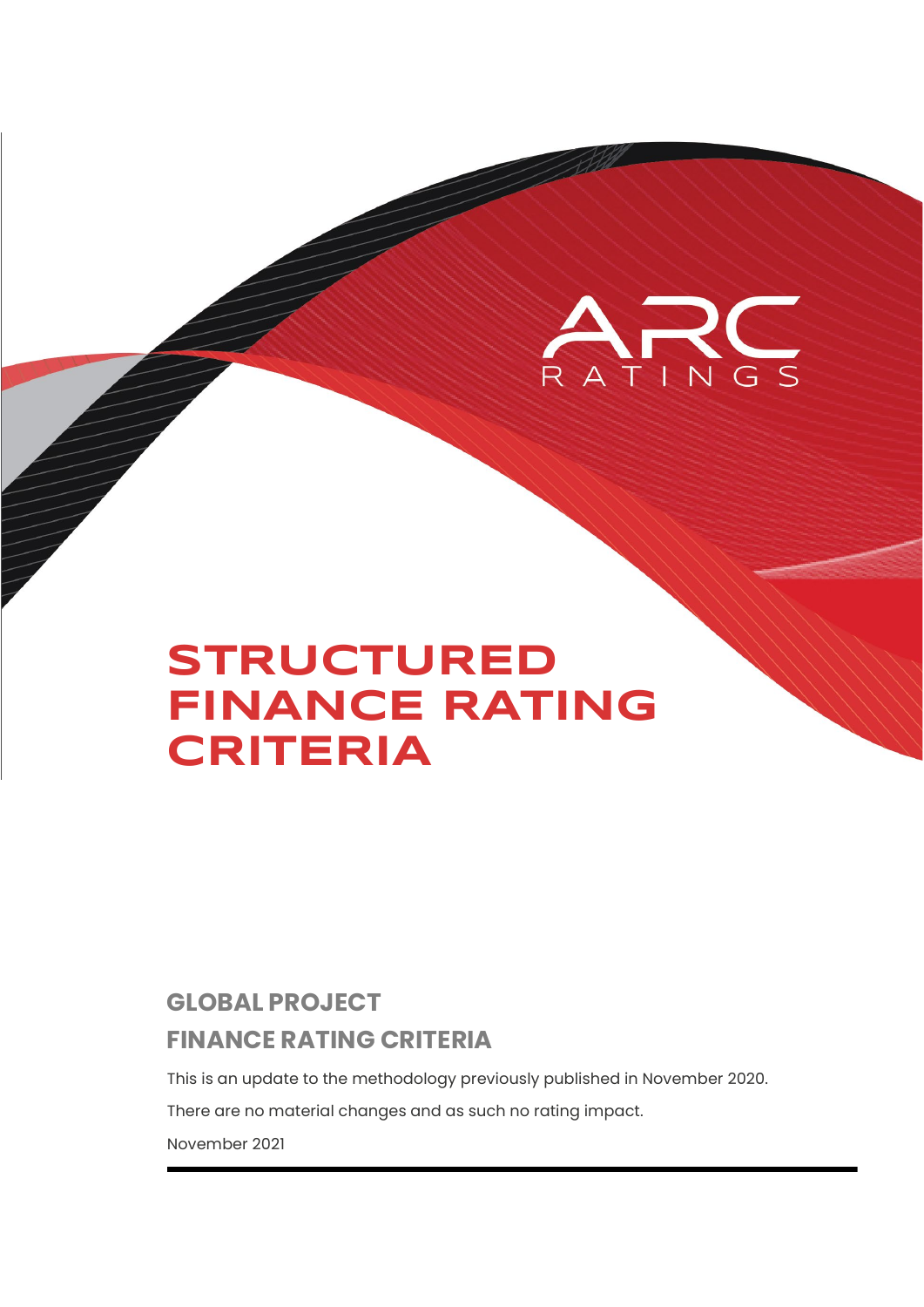

# **I. INTRODUCTION**

ARC Ratings' ("ARC") Global Project Finance Rating Criteria (the "Criteria") apply to the long-term financing of assets with a single-purpose. The Criteria may apply to both non-recourse and limited recourse project financings. Typically, project finance assets include electricity or power generation and/or distribution, as well as infrastructure and transportation projects.

This report provides a framework for ARC's analytical approach to all project finance transactions globally. Each project type, as well as each jurisdiction, will have its own specific characteristics which will be reflected in the individual transaction report and any deviation from these Criteria will be disclosed in such report.

# **II. RELATED RESEARCH**

This report should be read in conjunction with ARC's Global Structured Finance Rating Methodology, available at [www.arcratings.com.](https://arcratings.com/wp-content/uploads/2021/06/ARC-Ratings-Global-Structured-Finance-Criteria-30-Sep-2021.pdf)

## **OVERVIEW OF PROJECT FINANCE**

Project finance is long-term financing of assets for a single purpose, typically structured so it is non-recourse to the project owner or any other party, i.e., it is solely reliant on cash flows from the project itself, although some transactions do benefit from the implied support of originators or other parties. Project Finance structures rely on various contracts being in place to manage risk during construction and operating periods. The diagram below depicts a Simplified Project Finance structure.

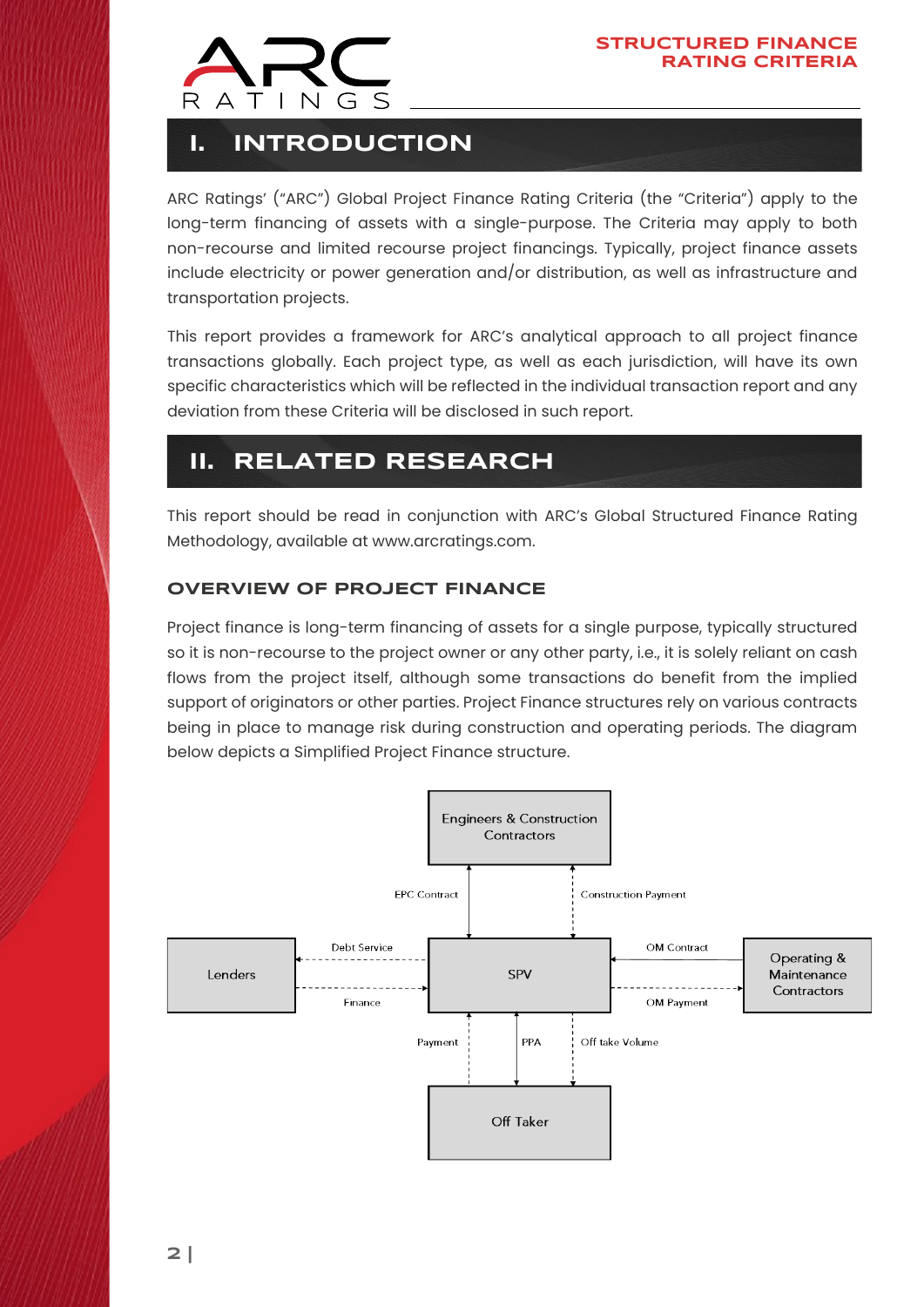

Assets are typically held in a Special Purpose Vehicle (SPV) with the revenue-generating output of the project typically contracted with an external party via a contract between the SPV and the purchaser (or 'off-taker') which specifies volumes and prices or formulae to establish them. An example would be a Power Purchase Agreement (PPA), in the context of electricity generation from a renewable energy source where the contract would be for a specific term with renewal options at set intervals.

If there is a construction period, the Engineering, Procurement and Construction contract (EPC) sets out the terms of construction, normally at a fixed price. The Operating and Maintenance (O&M) contract sets out the terms of the operating and maintenance contractors during the operating period. The contracts mentioned typically transfer risk from the SPV to the transaction counterparties. ARC expects to receive copies of all contracts as well as all other structural and legal documents. The contracts and legal documents should cover risks associated with the transaction, such as construction risk, operating risk, price and inflation risk, and catastrophic risk. The analysis will also address the credit risk of the transaction counterparties.

### **ANALYTICAL APPROACH**

There are many aspects that make up ARC's analysis of a Project Finance transaction. These will be discussed in further detail throughout the report. ARC will apply a 'scorecard' approach (see Appendix A) which may be weighted towards certain factors with scorecard rating categories notched up or down for certain structural deficiencies/enhancements or mitigated/unmitigated risks. Whilst the scorecard acts as a guideline for indicative rating categories there are also a number of sub-factors that incorporate both a quantitative and qualitative analysis. As such the scorecard is only a guide and the final rating may be further notched to reflect these characteristics.

Project finance transactions will typically have one or two distinct phases which carry different risks, namely the construction phase and the operational phase. The construction period is often considered to be the riskier part of a project, and as such any project covering both phases can see a lower rating assigned to the construction period with propensity for upgrade once construction is complete.

The scorecard assumes a fully amortising transaction during the operating period. Where the transaction is non-amortising or partially amortising additional factors will be taken into consideration in the analysis, as detailed later in this report.

### **CONSTRUCTION PERIOD**

To analyse the construction period and its inherent risks, ARC will assess the following elements, among others, to determine the appropriate rating:

- Complexity of Construction;
- Assessment of Quality of EPC Contractor and EPC contractual arrangements;
- **3 |**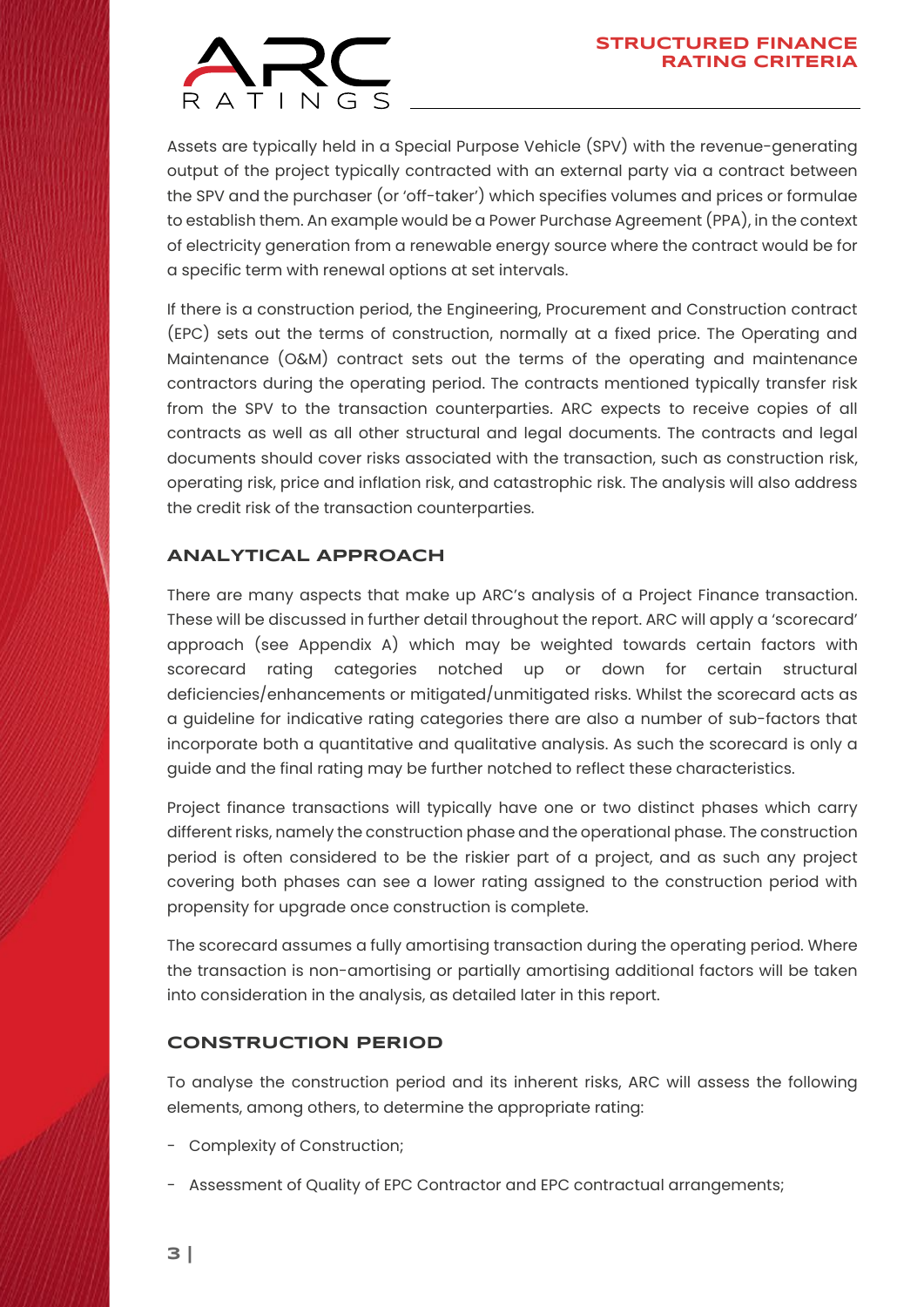- Construction Period Funding Adequacy; and
- Guarantees/quality of counterparties

#### **Complexity of Construction**

Construction risk varies for different project types. The more complex the technology, and the less tested it has been on previous projects, the higher the construction risk. Certain geographical locations or different types of terrain may also have an impact on construction risk, as may the design and scale of a project. There is a clear hierarchy of complexity where, using the power sector as an example, a nuclear plant is considerably more complex than a solar farm, an offshore wind farm more complex than an onshore one. The higher the complexity, the higher the risk and, by implication, without mitigation of such risk, most likely the lower the rating achievable.

Construction is not covered by the scorecard analysis but is used as a base to determine notching if a construction period is applicable.

#### **Assessment of Quality of EPC Contractor and EPC Contractual Arrangements**

In evaluating construction risk ARC will evaluate the contractors' experience, reputation and track record. ARC will also ensure the construction contractor has sufficient experience with respect to the size and type of project to be constructed. Where a contractor is not rated, ARC will conduct an internal credit assessment process to assess the credit quality of the construction contractor.

In respect of EPC contractual arrangements, ARC will evaluate the arrangements to ascertain if it is a fully wrapped fixed price, turnkey type arrangement, and date certain. The contractual arrangements should clearly transfer the risk of construction to the third party contractor. To the extent the SPV is left with any construction risk, ARC will evaluate the severity of risk retained, and assess any other mitigants present. Project sponsors might also assume construction risk in the form of cost overrun undertakings or completion guarantees.

ARC will review findings from an Independent Engineer (IE) for projects that are technically complex. For such projects an IE might be engaged to comment on achievability of the construction schedule, budget and technology risk as well as the ability of the project to meet any future offtake performance thresholds with regard to availability, output etc.

#### **Construction Period Liquidity/Funding Adequacy**

ARC will assess if the project has sufficient ability to pay debt service until construction is completed and payment commences under the off-take agreements. Whilst construction risk is a material risk to a project, so too are delay risk and non-operation in accordance with project specifications. For instance, an offtake agreement might impose penalties for a delay in attaining commercial operation. All of these risks are assessed by ARC in its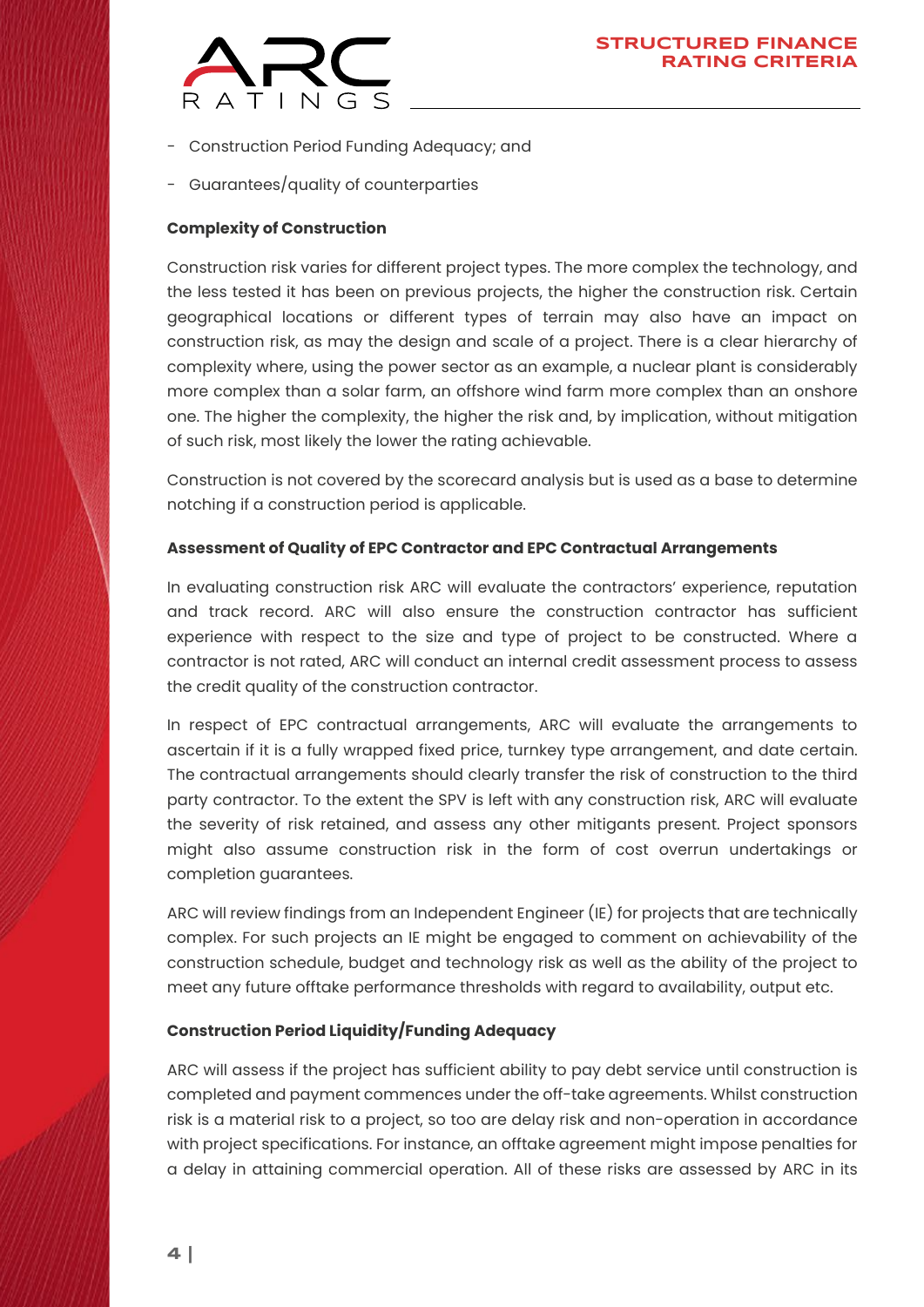

analysis. ARC will look for liquidity to be in place to cover the assumed delay, the precise number of weeks/months assumed will again be dictated by the project's complexity.

Liquidity may be provided by a number of different means, for example by liquidated damages to be paid by the EPC contractor, cash funded reserves, or letters of credit (LC's) amongst others.

If the EPC contractor is unrated or has a low rating, other sources of external liquidity may be required in addition to liquidated damages.

#### **Guarantees**

If any guarantees or insurance policies are in place that negate some elements of construction risk, ARC will assess their adequacy and conditionality and factor these into its analysis accordingly.

### **OPERATING PERIOD**

Relative to construction costs, O&M costs are typically low, and the ability to replace an operator is generally higher than for a construction contractor. Nonetheless, there are a number of factors which ARC will take into account when assessing O&M risk.

#### **Operating and Maintenance Risks and Costs**

In order for project cash flows to be sustained, operational availability and effective maintenance is necessary. O&M costs may be affected by a poorly performing O&M contractor which might result in project revenue targets not being met, so ARC will assess the experience and track record of such a contractor. ARC will look to the O&M to see if it contains a clause for operating damages should a contractor underperform and/or an option to replace the contractor. A project sponsor will typically have equity in a project and the greater amount of equity should mean a higher commitment to ensuring a successful project. ARC will also review the sponsor's equity investment as well as its track record and credit worthiness. Although referred to as 'equity', the sponsor's investment might be provided in the form of subordinated debt or preference shares but in any event the SPV should be able to defer payments on these instruments if cash is lacking. A weak sponsor is often deemed to be a credit negative within the analysis.

O&M costs are expected to be a highly predictable amount of the cost structure and be largely stable over the life of the project.

#### **Revenue/Off-take Agreements**

The certainty and sustainability of cash flows throughout the life of the transaction is key to the rating. Therefore, ARC will assess the revenue/off-take agreements in place. ARC will evaluate the credit strength of the off-taker as well as their ability to honour the revenue contract. In cases where there are multiple off-takers, this can add diversity to the revenue stream and can be credit-positive. Where there is a single off-taker, the analysis will focus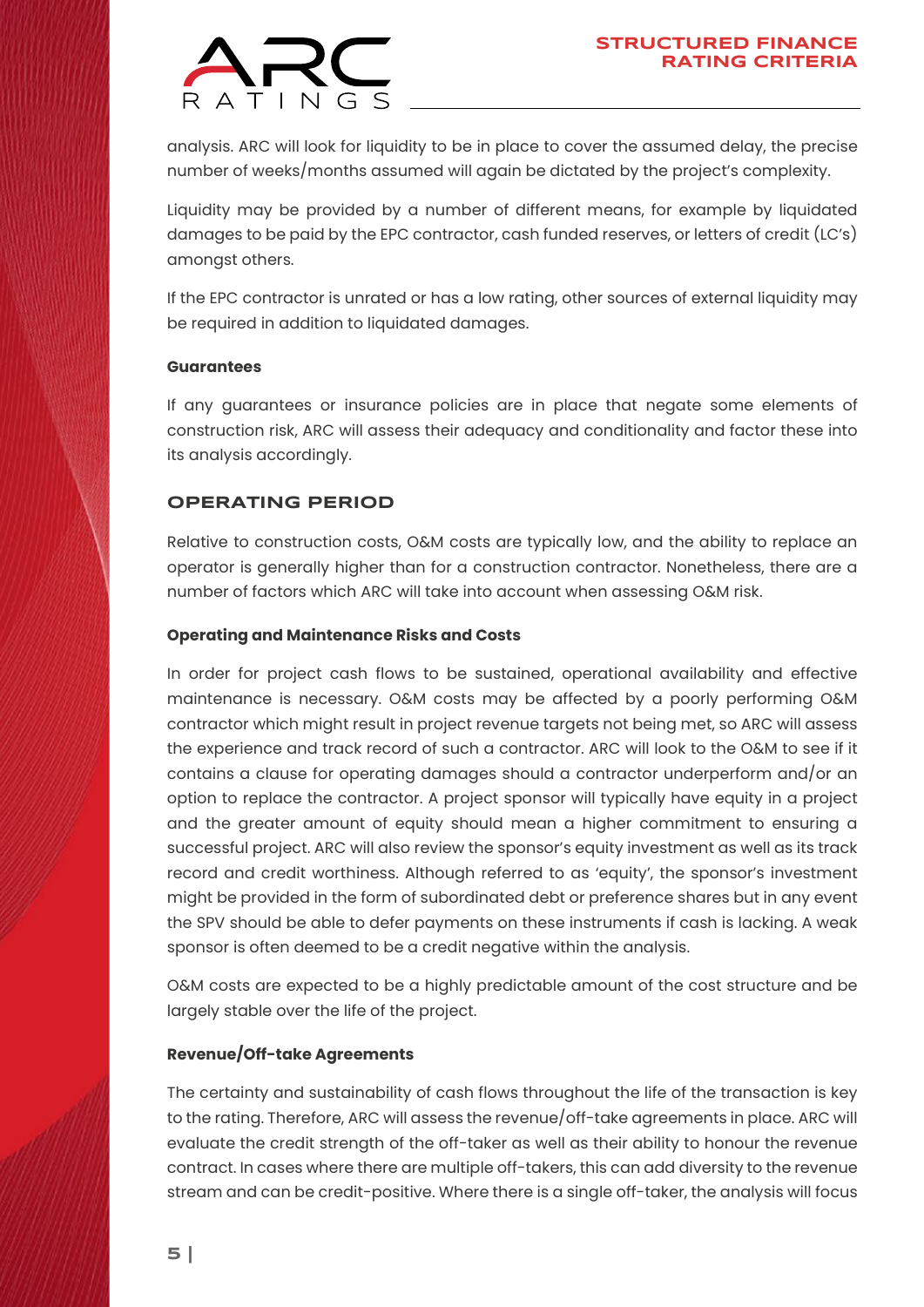

on its ability to honour the revenue contract - if the off-taker is a highly rated single entity, e.g. a government or state-owned entity and the project is integral to the off-taker's infrastructure, more credit may be given. There may also be instances where a project may be rated higher than the rating of the off-taker as many other factors, not solely the off-taker's rating, are taken into consideration in the analysis.

If revenues and operating costs are mismatched this can result in increased risk for a transaction, whilst fixed pricing and a longer-term contract can help to mitigate risk.

Merchant risk projects, i.e. projects that sell output at market price, are deemed to be higher risk and as such will not be covered under ARC's scorecard analysis. Such projects will be assessed on a case-by-case basis and will typically require independent market studies to be carried out, which ARC expects to be made available to it.

Fixed-price contracts typically lower risk in a project, however this can create further risk if costs can fluctuate. For example, contracts for power supply may include a variable element as well as a fixed price component that may be payable by the off-taker based on availability of power and not on actual dispatch.

The contract should be assessed for contract exclusions (or 'outs') as these can increase risk if a contract imposes increasingly high availability on a project for example.

Contracts based on 'availability' – typical in a 'pipeline' project where payments are made on the volume of gas or electricity than can be delivered but regardless of whether it is actually delivered - can add further risk to a transaction if levels of availability are set close to the attainable range, making them liable to be breached and thus result in penalty payments to the off-taker or a reduction in the revenue received. Availability should be set within reasonable limits of the project and will be assessed within the analysis. In particular, ARC will assess if the technology is tested and has a proven and strong track record and ARC will look to evidence of warranty period and duration of long-term service arrangements to assist in providing required availability.

#### **Competitiveness**

ARC will assess the competitiveness of the project relative to other projects/plants in the market. For example: for a power plant project ,this assessment looks at the cost of production of power and also the cost competitiveness of the project in current market conditions if the contract were to be terminated and the power sold into the market. Therefore, if the revenue contract (in this context a power purchase agreement (PPA) pays substantially above market price this increases risk. Regulatory issues are also considered in the analysis as a change in law or the regulatory environment could have a substantial impact on existing revenue contracts for power or other forms of production.

In addition to the scorecard analysis ARC will consider the following risk mitigants as inputs to the analysis: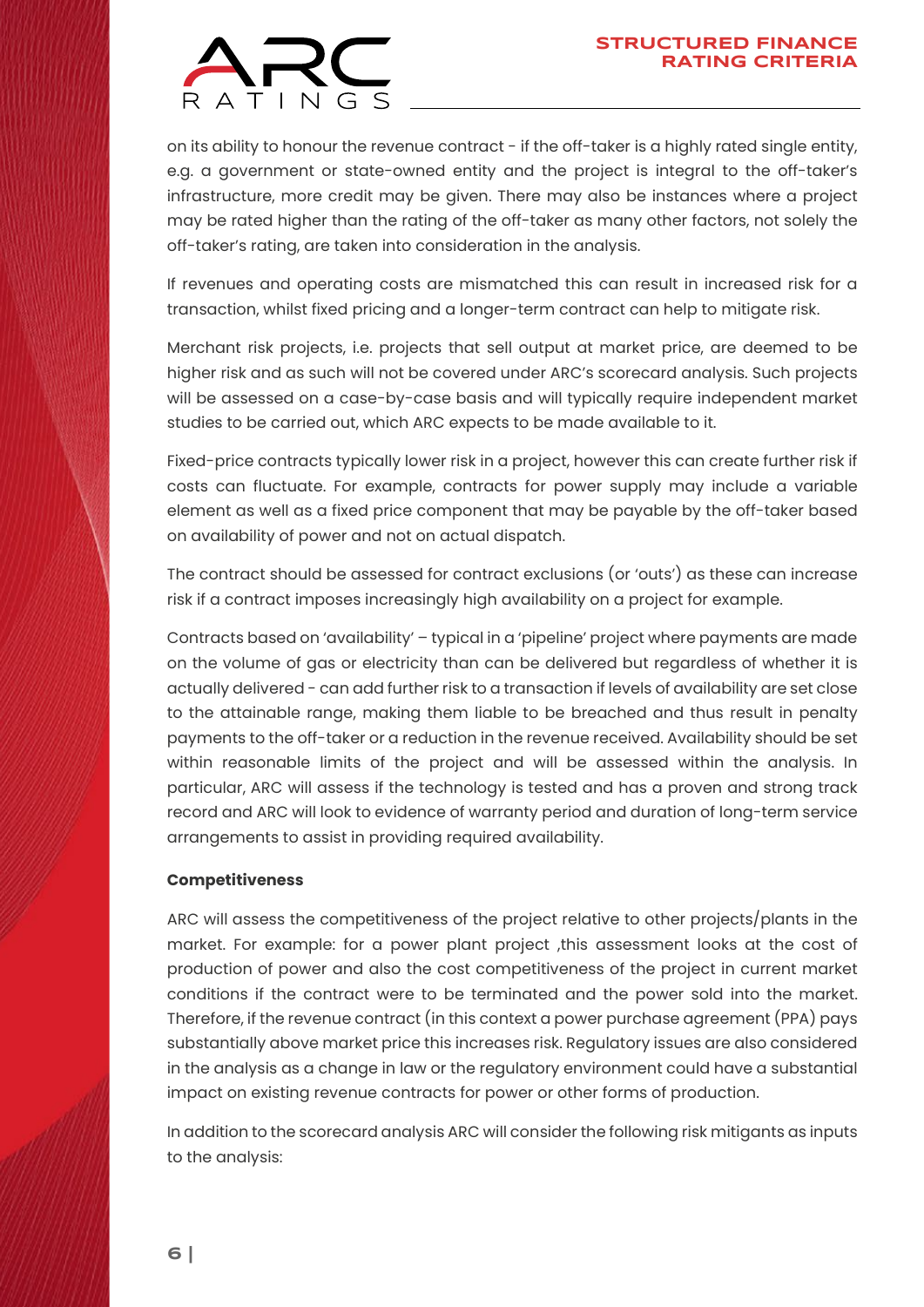

#### **Debt Structure**

The Debt Service Coverage Ratio (DSCR) is the single most important financial measure for a Project Finance transaction and is based on the cash flow available for debt service (CFADS), defined in broad terms, for any period, as: the revenue generated by the asset less its operating expenses, maintenance, taxes and any contribution to future life cycle costs such as a maintenance reserve (where known replacement costs for certain components are spread more evenly over the project life).

DSCR can be stable, allowing immediate repayments of principal once a project is operational or back ended, typical where a project builds up its capacity to a sustainable level, in either case driven by the stability and certainty of cash flow. Back-ended DSCR profiles allow higher DSCRs in the earlier periods whilst others are more even, resulting in lower and more stable average DSCRs but are better from a protection perspective in that amortisation of principal starts immediately and is expected to continue throughout the project life.

The level of DSCR expected for each rating level is dictated by the extent of amortisation of principal over the life of the debt, as discussed further below. An acceptable level of amortisation is, in turn, dictated by the nature of the project, in particular its expected life, the profile of revenues expected (or contracted) over its life and the extent to which revenues are expected to continue beyond the term of the initial debt. For example, a project with a very long expected life (50 years or longer) with an initial level of debt with a considerably shorter maturity (say, 25 Years), as well as an expected flat stream of revenues over its entire life might have a non-amortising initial debt structure with all cash in excess of interest paid being paid to equity holders. Such a project might still achieve a reasonably high rating so long as the excess cash available is, say 6 times the interest payable, simply because at the end of the debt maturity the sale or refinancing of the project is more certain. A guide to the he DSCR bands for amortising and non-amortising transactions and their relevant corresponding rating categories can be found in Appendix B.

The DSCR is sensitive to availability assumptions in power projects and the level of optimisation embedded in traffic forecasts etc, in the case of toll road projects. Subordinated debt and any other fixed charges are usually covered in the DSCR calculation despite their ranking. DSCR is the most appropriate measure for fully amortising structures. For partially or non-amortising structures ARC will review other key financial metrics but acceptable DSCR levels for these transactions for different rating levels are dependent on the project and structure type.

A non-amortising or partially amortising project can be acceptable if there is a strong likelihood that the project will have a terminal value – i.e. a sale of refinance value, based on its potential for continuing to generate positive cash flows beyond the debt maturity. This might be the case if, again in the case of a power project, a PPA extends beyond the debt maturity (or even if its renewable and highly likely to be renewed).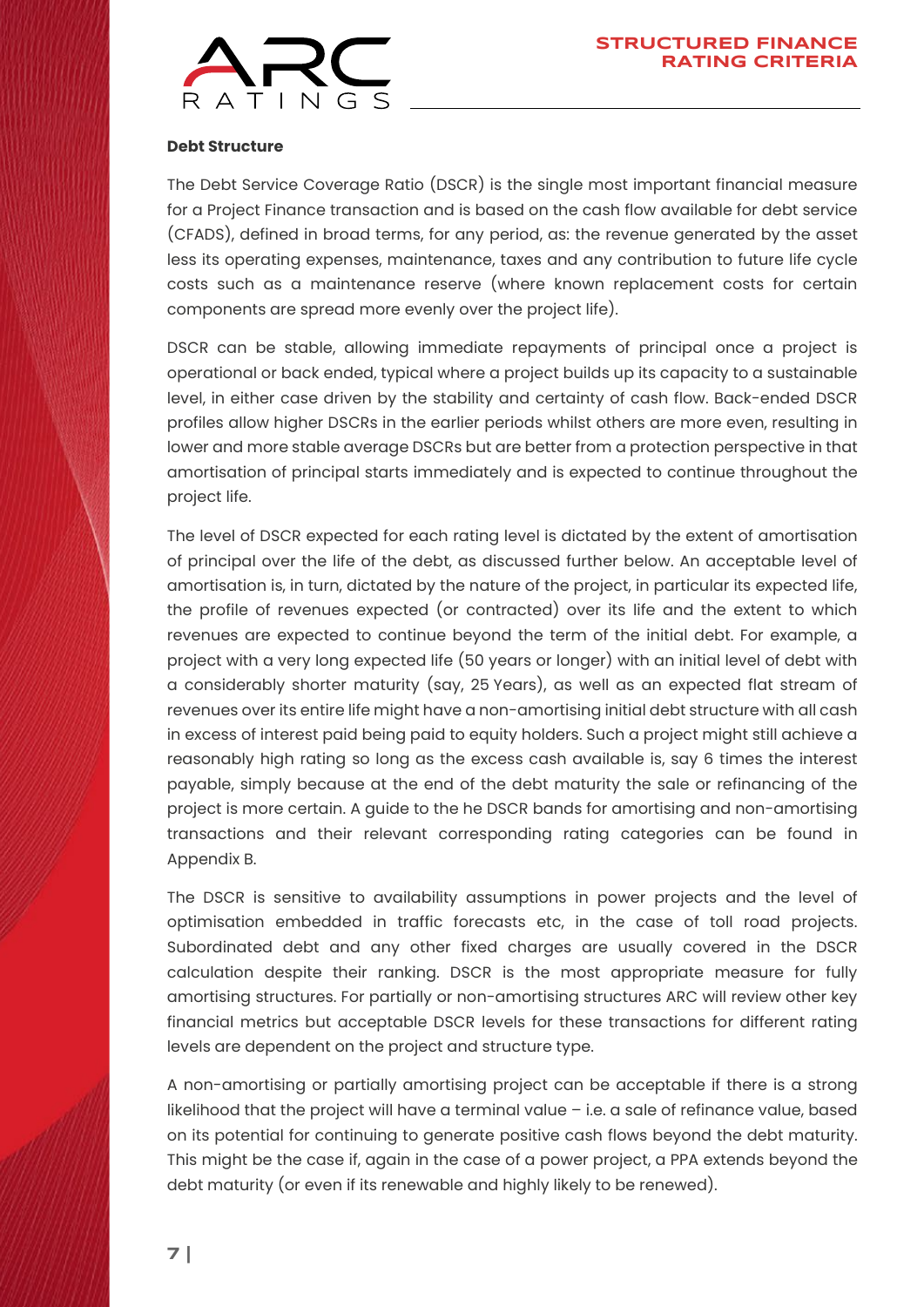

For fixed payment transactions ARC will assess if any inflation protection is in place and stress the cash flows with an inflation assumption. It is assumed that an investment-grade transaction can withstand a stressed annual inflation (such stress to be determined by reference to the specific jurisdiction) annually throughout its life and still achieve a DSCR of 1.0x or higher. If the DSCR potentially could fall below 1.0x ARC would expect interest deferability language to be present within the transaction documentation.

For power generation projects, ARC expects a DSCR of between 1.2-1.6x to achieve the lower end of a 'A' rating category. It is atypical for Project Finance transactions to achieve higher than an 'A' category rating. However where all other factors are of exceptional quality, and a high DSCR exists, this may be achievable. DSCR triggers may be implemented for transactions that trap the flow of cash and prevent equity distributions if they are breached. ARC will view any such DSCR triggers as favourable to a transaction to stop the deterioration of DSCRs.

The term of the debt is also key. The debt should ideally mature prior to the off-take agreement (e.g. PPA) contract term end date. If the term of the debt exceeds the term of the contract, then market value risk and potentially interest rate risk is assumed at maturity. Projects that are scheduled to be fully amortising will typically have no predictable material terminal value (although in reality they might realise greater than zero).

Refinancing risk is another structural risk. If a transaction is refinanced this can incur a different interest rate which in turn may have an impact on the required DSCR. If the DSCR was at the higher end of the scale for the given rating category the impact may be limited but this will not always be the case.

There may be other risks present within a project, each of which is assessed on a case by case basis by ARC but may include, amongst others: siting and permitting risks (environmental and resettlement issues may introduce obstacles), sponsor risk, and regulatory and political risks which may not only have an impact on revenue but may also have an impact on costs.

#### **Reserves**

For Project Finance transactions a reserve for a minimum period of debt service is standard. ARC will assess the amount of the debt service reserve dependent upon the underlying project type. Projects that exhibit volatility in production may be expected to include higher debt service reserve requirements. Projects that have less than a six-months debt service reserve may achieve lower ratings than those with a minimum of six months.

In addition to a debt service reserve ARC will also look to a maintenance reserve if maintenance costs are considered substantial for a project, if they are not highly predictable or have a tendency to increase over time or at specific intervals. Where there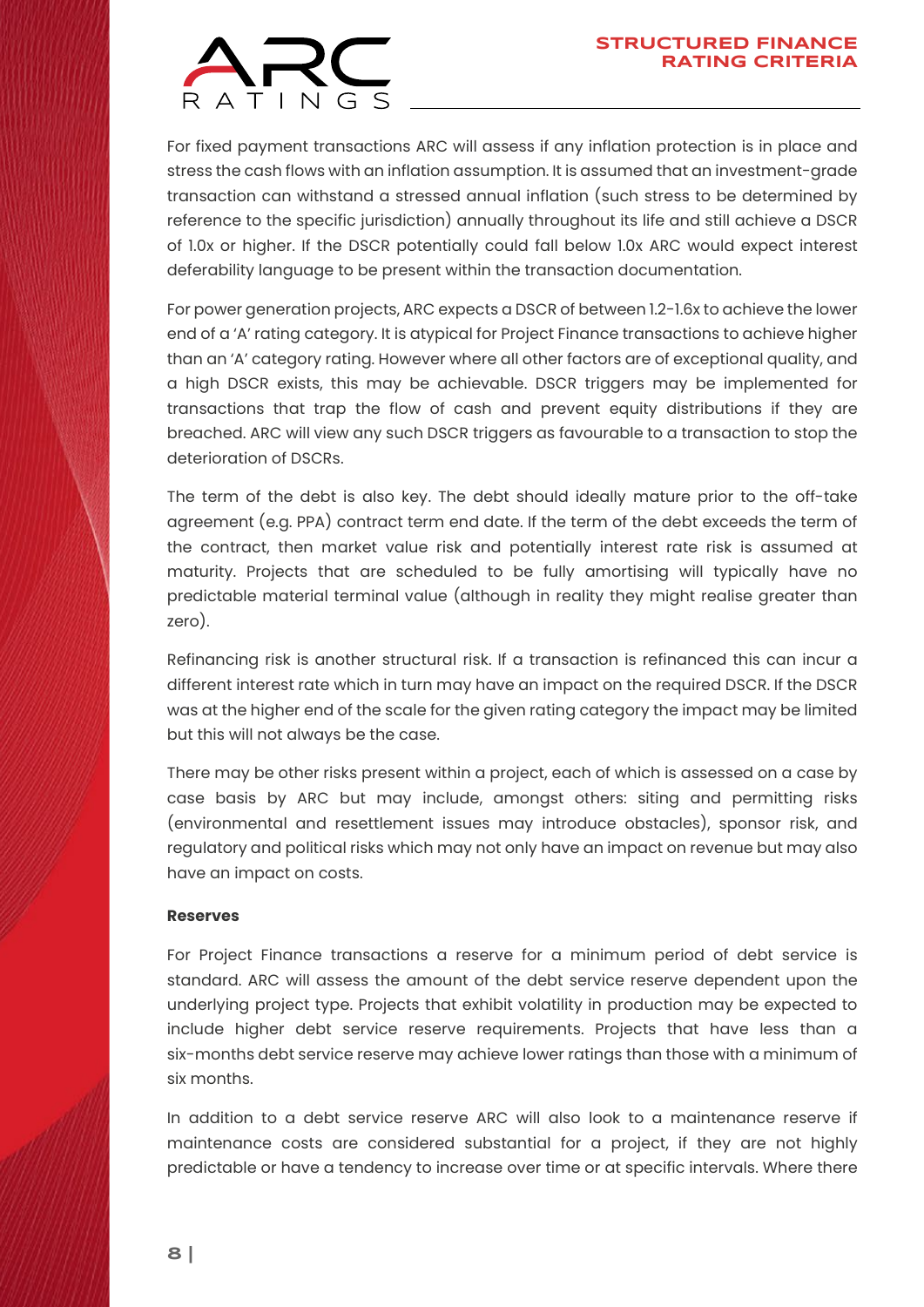

is a need for regular maintenance such as for wind power generation projects a debt service reserve is necessary as standard.

ARC will review any other reserves or forms of liquidity available to a transaction within its analysis.

Such reserves should be cash funded or provided by means of a letter of credit by an appropriately rated counterparty.

#### **Insurance**

ARC will assess the insurance coverage provided. The insurance policy should cover amongst other items, replacement cost of a project, force majeure and potential business interruption. The project lenders should be an insured party and have the option to elect to be paid out from any insurance proceeds or for the project to be replaced or rebuilt if necessary. Any changes to the insurance policy should require consent of the lenders. ARC expects insurance to be provided by a recognised insurance company with an appropriate rating, commensurate with the rating assigned to the project. Annual insurance certificates should be supplied by the SPV detailing continued coverage and compliance with terms. Insurance renewal risk is deemed to be low as insurance premiums make up a small proportion of the project's costs.

#### **Counterparties**

Any financial counterparty to the transaction such as account bank, LC provider, swap counterparty should be rated. Typically for Project Finance the financial counterparties will be rated higher than the debt rating. ARC has minimum counterparty rating guidelines published within its Global Structured Finance Rating Methodology available at [www.arcratings.com.](https://arcratings.com/wp-content/uploads/2021/06/ARC-Ratings-Global-Structured-Finance-Criteria-30-Sep-2021.pdf)

#### **On-Site Review**

ARC will typically meet with management of a project to discuss their business strategies, policies, competitive performance and projections as well as discuss advances and changes in technologies to assess whether the project will be well managed, as well as review an established managerial track record.

ARC also expects to receive audited financial statements for the project prepared by a recognised audit firm, and to receive adequate information on a regular basis in order to monitor project performance. Delays in receiving audited financial statements may be considered an indication of a potential breakdown in internal controls of a project.

### **LEGAL CONSIDERATIONS**

Project Finance SPV's are often not bankruptcy remote from the parent. Whereas in a securitisation bankruptcy remoteness of the SPV is commonplace this is not the case for many Project Finance transactions. Whilst Project Finance SPV's may engage in a broader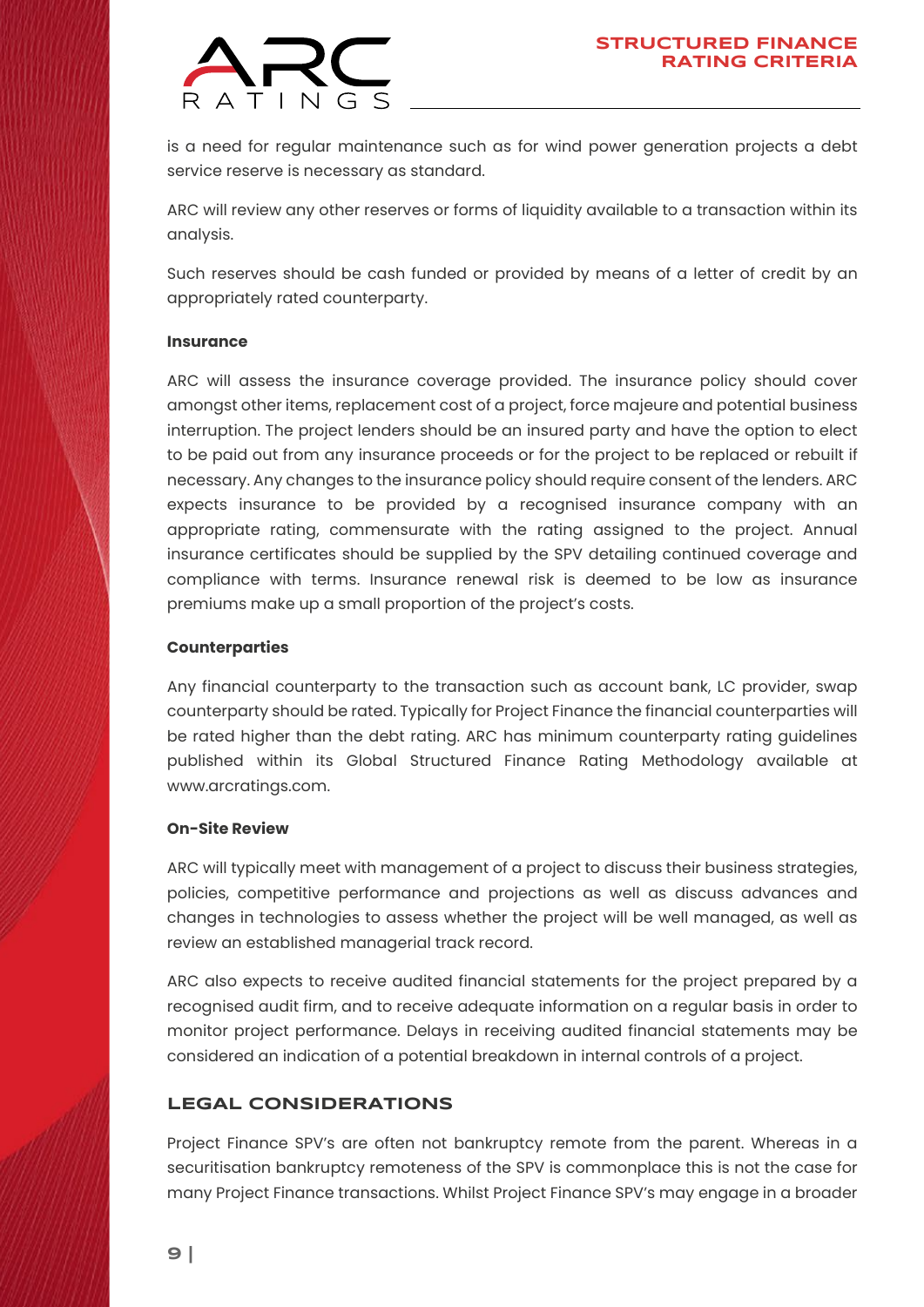

range of activities than securitisation SPV's, these should still be reasonably limited. ARC expects to see separateness covenants in respect of the SPV as well as for the SPV to have an independent director in place.

From time to time commercial disputes may arise in respect of the SPV and contractors or the revenue counterparty. ARC expects a robust dispute resolution clause to be in place that provides a transparent and timely guideline that limits legal recourse and enables continued operation or construction until such dispute has been resolved.

ARC will analyse the security structure presented. Project lenders should have a firstranking, perfected, senior security interest or other form of security such as a mortgage over the assets of the SPV. Upon a default of the SPV the lenders should be able to control its assets and take over any contractual rights and / or obligations of the SPV including control of contracted cash flows.

ARC expects to receive full transaction legal documentation as well as legal opinions addressing, amongst others, the creation and legal existence of the SPV, validity and enforceability of security and the power and authority for the SPV to enter into certain projects.

ARC will typically use external counsel to review legal opinions.

## **NON-AMORTISING OR PARTIALLY AMORTISING TRANSACTIONS**

Project Finance transactions are typically fully amortising and the scorecard in Appendix A addresses such structures. Where a structure is non-amortising or only partially amortising, the DSCR will not adequately fully address the implicit financing risk, particularly where any excess cash that does arise is paid to the equity holders. In such transactions, ARC will seek assurance that, at the end of the debt term, the project can either be refinanced or on-sold at price which would allow full repayment of any outstanding financing. For example, ARC will seek evidence of similar projects which have been on-sold or have had their lives extended in such a way to allow for the full repayment of the expected outstanding debt, e.g. by continuation of the revenue flows at the same or a higher level.

Transactions with highly predictable cash flows, and with fixed amortisation profiles, will likely be regarded as more likely to result in adequate amortisation by the end of a project's life. For projects with no planned amortization, a higher DSCR threshold is necessary because the DS of the DSCR calculation is only interest.

DSCR ranges for a rating category will be significantly higher when compared with amortizing transactions - i.e. between 1.2x to 1.4x for 'BB or <' to up to 6.5x or more for 'A' rating category. The bands of DSCR and their relevant corresponding rating category can be found in Appendix B. In addition to reviewing cash flow coverage ARC will also assess the Total Debt to Total Capitalisation from a project company's balance sheet. To achieve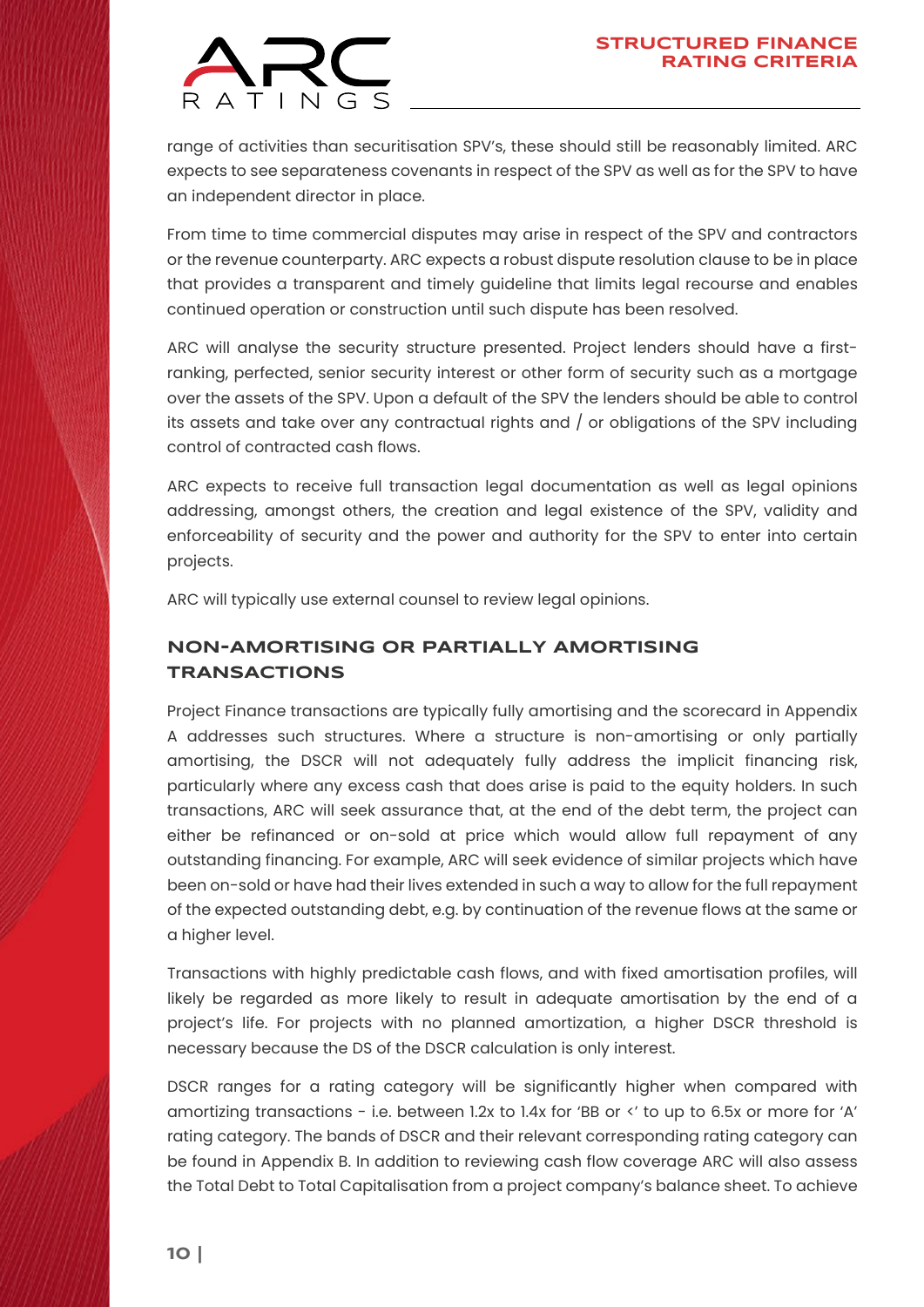

an 'A' rating ARC will look for a 20% to 40% Total Debt to Total Capitalisation ratio, 41% to 60% for a 'BBB' rating while over 60% would be reflective of a BB or lower rating. The ratios and their corresponding rating category can be found in Appendix B.

A qualitative assessment may be made in respect of future cash flows regarding refinancing risk.

### **PERFORMANCE MONITORING**

Ongoing monitoring of performance of transactions and the underlying assets is key to the rating process and maintaining current ratings. ARC expects performance information to be provided on a monthly or at least quarterly basis. ARC also expects to be notified of any changes to the transaction that may impact the current rating and its analysis.

Upon each reporting period ARC will review the performance information provided to ensure it is reflective of the information the analysis was based on at the outset. In addition, surveillance rating panels are held by ARC annually at a minimum or as events warrant. Negative or improved performance of the underlying project may trigger a potential rating action. For public transactions ARC will publish a performance report on an annual basis at a minimum or as events warrant.

### **RATING MODIFIERS**

An Indicative Rating - evidenced by the suffix  $(ind)$  - is a rating assigned by ARC to an issuer or an instrument (most commonly structured or project finance debt issues) when the assignment of a final rating is dependent upon the fulfilment of specific contingencies. Any material deviation in the fulfilment of these contingencies from the assumptions underlying the Indicative Rating can have a material impact on the final rating accorded, which accordingly may be fundamentally different to the initial Indicative Rating. Moreover, ARC reserves the right not to issue a final rating. Potential investors are advised to bear this in mind when considering any indicative rating.

Whilst Project Finance transactions may be analysed by ARC's structured finance team, Project Finance ratings do not carry the (sf) modifier.

#### **DISCLAIMER**

ARC Ratings only provides a rating of the rated securities and neither recommends nor will recommend how an issuer can or should achieve a particular rating outcome. A rating does not cover a potential change in laws and is not and cannot be regarded as an audit. Moreover, ARC Ratings is not a party to any transaction documents of the instrument/transaction it is rating. Users of our ratings should familiarise themselves with the transaction documents. ARC Ratings does not act as a legal, tax, financial, investment or other advisor and users should seek professional advice from appropriate third parties where necessary.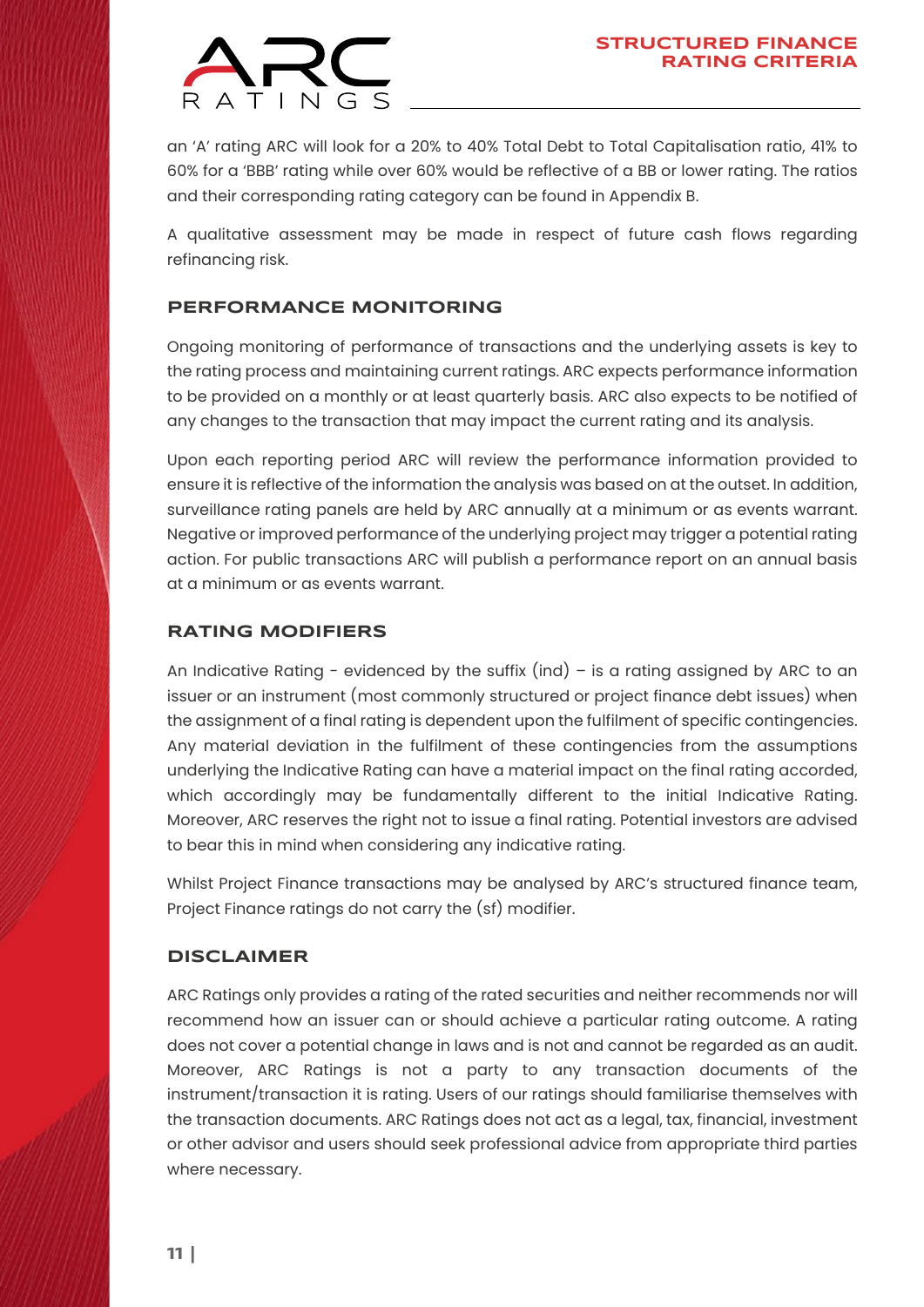

# **APPENDIX A: SCORECARD**

The following scorecard should act as a guideline for the rating analysis. Additional factors may be taken into consideration in the analysis and both a quantitative and qualitative assessment may be made in addition to the scorecard below. These assumptions will be discussed during the rating panel process.

| <b>Operating Period</b><br><b>Assumptions</b>                                      | A<br><b>High Quality</b>                                                                                                                                                                                                                                                        | <b>BBB</b><br><b>Average</b>                                                                                                                                                                                                                                                                                                                  | $BB$ or $\leq$<br>Weak                                                                                                                                                                                                                                                                                      |
|------------------------------------------------------------------------------------|---------------------------------------------------------------------------------------------------------------------------------------------------------------------------------------------------------------------------------------------------------------------------------|-----------------------------------------------------------------------------------------------------------------------------------------------------------------------------------------------------------------------------------------------------------------------------------------------------------------------------------------------|-------------------------------------------------------------------------------------------------------------------------------------------------------------------------------------------------------------------------------------------------------------------------------------------------------------|
| <b>Operating &amp; Maintenance</b><br>costs, proven technology<br>and track record | · High replaceability of operators<br>· Technology proven<br>. On-going O&M costs expected to be<br>modest<br>• Operator strong track record<br>• O&M contract contains significant<br>operating damages<br>· Sponsor track record of on-going financial<br>support for project | · Average replaceability<br>· Technology proven, operating issues<br>have occurred / average operating history<br>· O&M essentially to maintain project<br>efficiently<br>• Recognised operator<br>· Long-term O&M contract with limited or<br>no operating damages<br>· Sponsor has good track record and<br>financial support and oversight | · Low replaceability<br>· Technology considered proven, with<br>untested elements or limited history<br>. Need for active O&M<br>. Operator experience limited to this<br>technology type<br>· Contractor may not exceed project life<br>• No operating damages<br>. Sponsor with little or no track record |
| Revenue / PPA/Offtake<br>Agreements                                                | . Very highly predictable / stable cashflows<br>• 1 or more highly rated offtakers<br>. No fuel / resource supply risk<br>· Extremely limited contract outs                                                                                                                     | . Highly predictable / stable cashflows from<br>minimum 1 credit worthy counterparty<br>for full term of project<br>. Low fuel / resource supply risk<br>· Limited contract outs<br>· Attainable availability demands                                                                                                                         | $\bullet$ <50% cashflows contracted<br>· Cashflows considered less stable<br>. High risk of fuel / resource supply risk<br>• Contract constrained by availability tests<br>and other outs                                                                                                                   |
| <b>Competitiveness of</b><br>Contracts                                             | • Strong competitiveness<br>· Strong economic rationale for projects<br>and predictable profitability<br>• Terms of contract competitive<br>· Little impact on revenue following<br>termination of the contract                                                                 | · Reasonably cost competitive<br>· Some degree of barrier to entry<br>· Terms of contact at or near market price<br>· Modest revenue erosion on termination<br>of the contract                                                                                                                                                                | . Weak or no competitive advantage<br>. Terms of contract 20%-50% above<br>market price<br>· Failure to replace contract may result<br>in a lack of revenue and potential<br>default within 2 years                                                                                                         |
| <b>Competitiveness of Assets</b>                                                   | • Competitive assets located in 1 or more<br>countries / regions<br>· High obstacles to entry                                                                                                                                                                                   | • Consistently competitive in 1 or more<br>countries / regions<br>· Regulatory / legislative protection for<br>limited time<br>· Mid-range obstacles to entry                                                                                                                                                                                 | • Legislative or regulatory obstacles<br>. Low obstacles to entry<br>. New entrants a severe threat to business                                                                                                                                                                                             |

# **APPENDIX B: FINANCIAL RATIOS GUIDANCE**

The DSCR ratios considered in determining ARC's Project Finance ratings for amortising transactions, map to the rating bands as follows:

| <b>Financial Ratios Guidance for Amortising Transactions</b> |       |                  |                |  |  |
|--------------------------------------------------------------|-------|------------------|----------------|--|--|
|                                                              |       | <b>BBB</b>       | BB or <        |  |  |
| <b>DSCR Ratio</b>                                            | >1.6x | $1.6x$ to $1.2x$ | $\langle$ l.3x |  |  |

For non-amortizing or partially amortizing transactions a combination of DSCR ratios and Total Debt to Total Capitalization ratios is used, with the following indicative bands:

| Financial Ratios Guidance for Non-Amortising or Partially Amortizing Transactions |                 |                  |                  |  |  |  |
|-----------------------------------------------------------------------------------|-----------------|------------------|------------------|--|--|--|
|                                                                                   | А               | <b>BBB</b>       | BB or <          |  |  |  |
| <b>DSCR Ratio</b>                                                                 | $6.5x$ or $\ge$ | $6.5x$ to $4.0x$ | $1.2x$ to $4.0x$ |  |  |  |
| <b>Total Debt to Total Capitalisation</b>                                         | $20\% - 40\%$   | $41\% - 60\%$    | $60\%$ or $\ge$  |  |  |  |